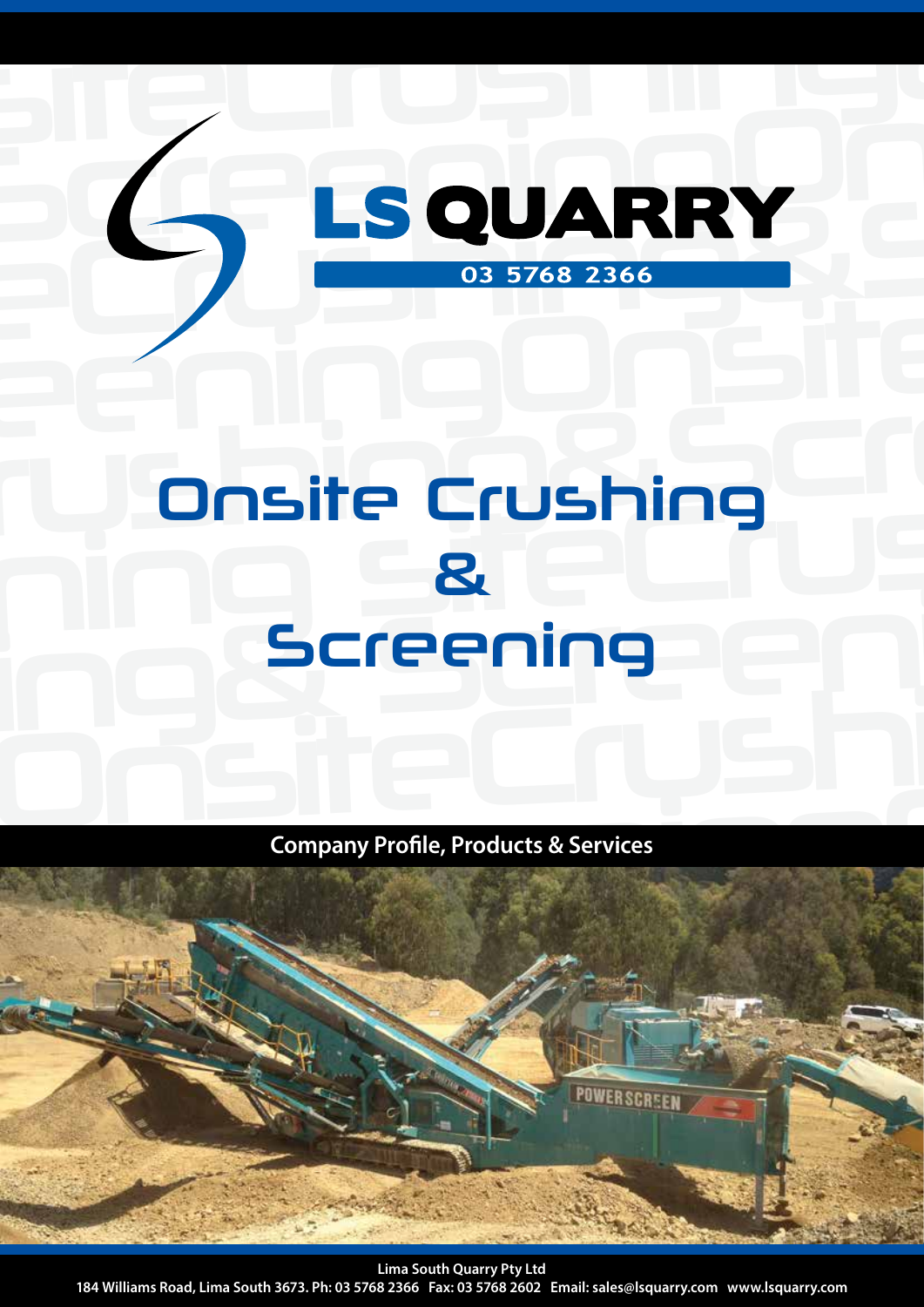# About us...

### Benefit From Our Experience

Ideally located in North East Victoria between Mansfield and Benalla, Lima South Quarry is a family owned and operated business employing a flexible team of people to produce and deliver high quality crushed rock to our customers.

Those customers include local and state government for road construction and maintenance as well as private construction companies building roads on their behalf.

Whereas our onsite crushing and screening service customers vary from; winning crushing and screening rock for Local Government and Private Quarry operators to Crushing and Screening of recycled concrete for both Local Government and private refuse centres.

In addition to this we are very experienced at crushing and screening recycled asphalt working in with companies such as Boral Asphalt to help them recycle product for reuse in road construction.

### Onsite Crushing & Screening Services

Lima South Quarry has invested heavily in state of the art high production mobile equipment to assist our customers in having consistent high quality usable/saleable product on the ground in the shortest possible time.

**Services available include:**

- **Drilling & Blasting to win rock**
- **Ripping and pushing up to win rock**
- **– Crushing & Screening: Rock, Recycled Concrete, Recycled Asphalt**
- **Stockpiling of crushed rock and recycled products**

### Why choose Lima South Quarry for Mobile Crushing and Screening

As quarry owner operators ourselves we understand the need to produce high quality consistent products that meet specification criteria for use in the road and construction industries.

We bring to the table not only modern plant and equipment that helps reduce the overall cost to you and increase profitability through having product on the ground quicker, we also bring years of experience to help you get the job done on time and in full.

### Safety, Health and Environment Policy

Lima South Quarry Pty Ltd's senior management are firmly committed to the pursuit of product quality, customer satisfaction, regulatory compliance and continuous improvement whilst ensuring that all workers, contractors and visitors are safe from risks to health while they are at workplaces under the organisations control with no adverse impact on the environment.

The development, implementation and maintenance of Quality, WH&S and Environmental policy documents, procedures and training at all levels, will enable this commitment to be met.

Lima South Quarry have implemented an Integrated Management System (IMS) covering the three Core Standards of Quality, Work Health and Safety and Environmental Management.

- Quality AS/NZS ISO 9001:2008 (Quality Management Systems - Requirements)
- Work Health & Safety AS 4801: 2001 (Occupational Health and Safety Management Systems Specifications & Guidance for Use), the new National Work Health & Safety Act and State OH&S Act & Regulation and the (NSW) Mine Health & Safety Act 2004 & (NSW) Mine Health & Safety Regulation 2007 requirements.
- Environmental Management AS/NZS ISO 14001:2004 (Environmental Management Systems - Specifications with Guidance for Use) the relevant EPA requirements.

The system manuals are structured around the necessary policies, procedures, Safe Work Method Statements, Safe Work Procedures, Mine Safety Management Plans and Forms that are required to be implemented to meet International & Australian Standards, Industry Standards and industry best practice.

### Experience & Training

The management at Lima South Quarry have extensive experience in quarry management and operations, holding certification as a qualified Quarry Manager under the Extractive Industries Development Act 1995 .

Our employees hold current machinery operators tickets as well as Level 2 first aid certification.

### Plant Safety

Our modern equipment has the most recent guarding and safety protection fitted. Our modern equipment also ensures that noise levels are maintained at below industry standards.

Hazard identification and risk assessment reports are undertaken on our plant, and are available for review at any time. Safe work procedures have also been developed for the key operations, that have been identified through the hazard identification and risk assessment process.

### Site Control Measures

When working on any new site, LSQ has a procedure for assessing risks on the site, and putting in place appropriate controls to eliminate or manage the risks. These may include signage and barriers to restrict access to an area, and notification of risks and appropriate precautions required on the site. All requirements and procedures developed and used by your organisation will be strictly followed, or exceeded.

### Incident Reporting

We have a detailed procedure in place for injury and incident reporting. We recognise that reporting all incidents and acting upon them is the key to preventing injury in the workplace.

### Our Commitment to you

LSQ provides a commitment to maintain the safety & health of all people on our work sites as our number one priority.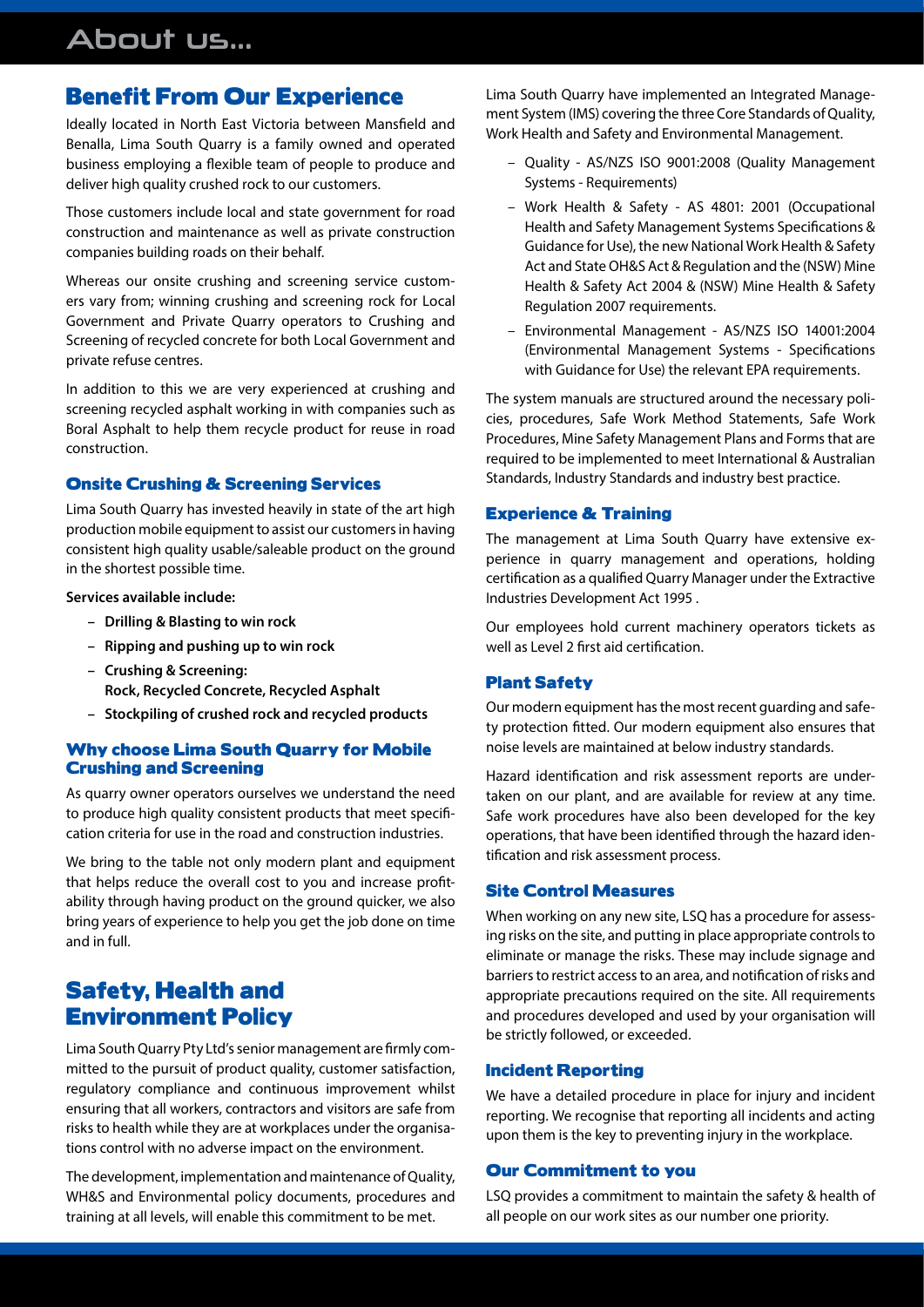

### Crushing Plant

### **The Powerscreen® Pegson XR400S**

| Set-up Time:             | 30 minutes    |
|--------------------------|---------------|
| Area Crusher Takes up:   | 64.5 m2       |
| Maximum Feed Size:       | 600-700mm     |
| <b>Production Rates:</b> | up to 400 tph |

### Features & Benefits

- High output and excellent reduction capability
- Hydraulic folding feed hopper with boltless fixing system
- Excellent under crusher access with a hydraulic tilting conveyor system
- Economical to operate with a highly fuel efficient direct drive system
- Forceful crushing action with high swing jaw
- Height adjustable product conveyor
- Extended hopper hydraulically folding

### **Overview**

The Powerscreen® Pegson X400S range of high performance primary jaw crushing plants are designed for operators in quarrying, demolition, recycling and mining applications. Lima South Quarry has a Pegson XR400S with hydraulic release.

User benefits include track mobility for a quick set-up time (typically under 30 minutes,) hydraulic crusher setting adjustment for total control of product size and crusher overload protection to prevent damage by uncrushable objects.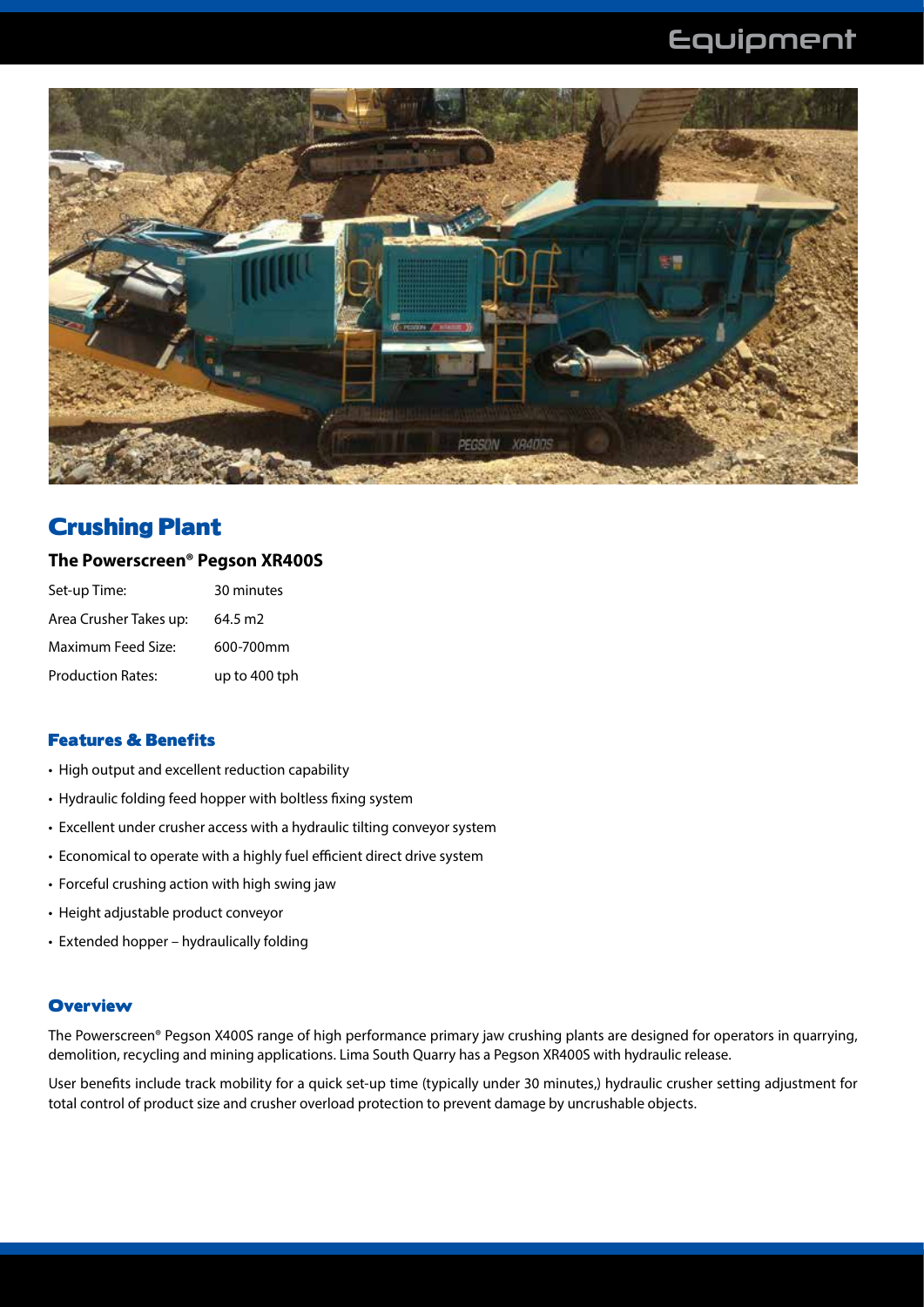

### Crushing Plant

### **Powerscreen® Pegson 1300 Maxtrak**

| Set-up Time:             | 30 minutes        |
|--------------------------|-------------------|
| Area Crusher Takes up:   | 43 m <sub>2</sub> |
| Maximum Feed Size:       | 100 <sub>mm</sub> |
| <b>Production Rates:</b> | up to 350 tph     |

### Features & Benefits

- Renowned Automax® crusher technology
- Excellent product shape
- High reduction ratio
- Cone feed box level control to maintain choke feeding
- Hydraulic crusher setting
- Cone overload protection
- Heavy duty chassis and track frame
- Metal detector
- Dust suppression system
- conomical to operate with a highly fuel efficient direct drive system

### **Overview**

The Powerscreen® Pegson 1300 Maxtrak is a medium to large sized track mobile cone crusher which is ideally suited to secondary applications such as taking an all in feed from a primary crusher.

Based around the 1300 Automax® cone crusher, the plant excels in the production of sub-base or aggregates, providing excellent cubicity, throughput and reduction ratios.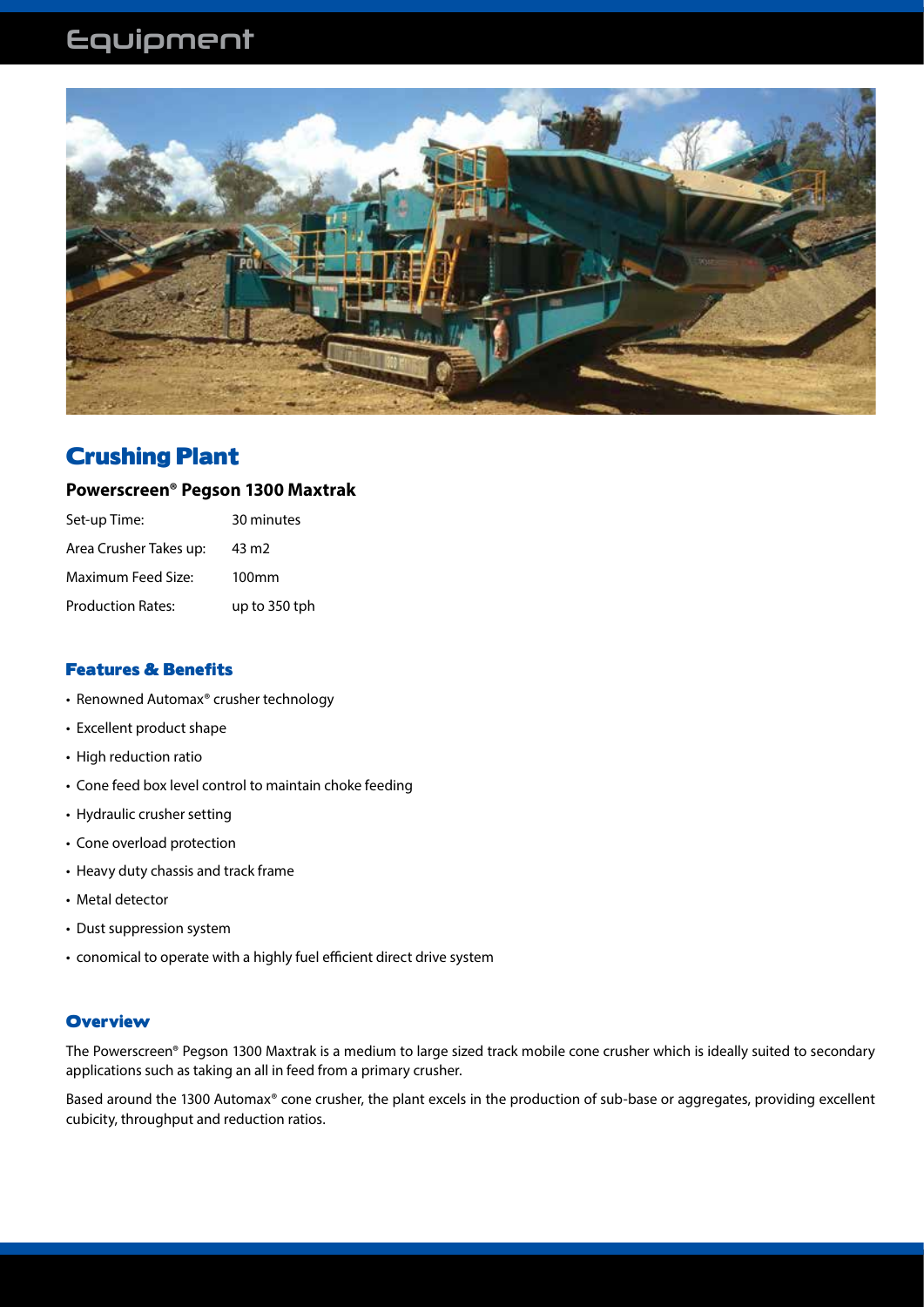

### Crushing Plant

### **Striker 1112 HDT Track Impactor**

| Set-up Time:             | 30 minutes    |
|--------------------------|---------------|
| Area Screen Takes up:    | 40 m2         |
| Maximum Feed Size:       | 500 mm        |
| <b>Production Rates:</b> | up to 300 tph |

### Features

A side conveyor for screening out dirt is fitted, and a pre-crusher grizzly for oversize. When producing 100mm and 40mm minus, there is usually only 5% oversize, and it is generally only 10mm oversize. This can eliminate the need for the screening plant, improving the cost effectiveness significantly.



### Screening Plant

### **Finlay Supertrak 683**

| Set-up Time:          | 45 minutes        |
|-----------------------|-------------------|
| Area Screen Takes up: | 50 m <sub>2</sub> |
| Number of Decks:      | 2                 |

### Features

1050mm wide variable speed belt feeder, with a 7m3 hopper. Catwalk around the screen with handrails, kickboards and access ladder. 4 emergency stops.

The screening plant can also be used on it's own. A grizzly can be attached to the screening plant, allowing rock over 100mm to be screened out. This larger rock may then be used in alternative applications such as erosion control, or beaching etc.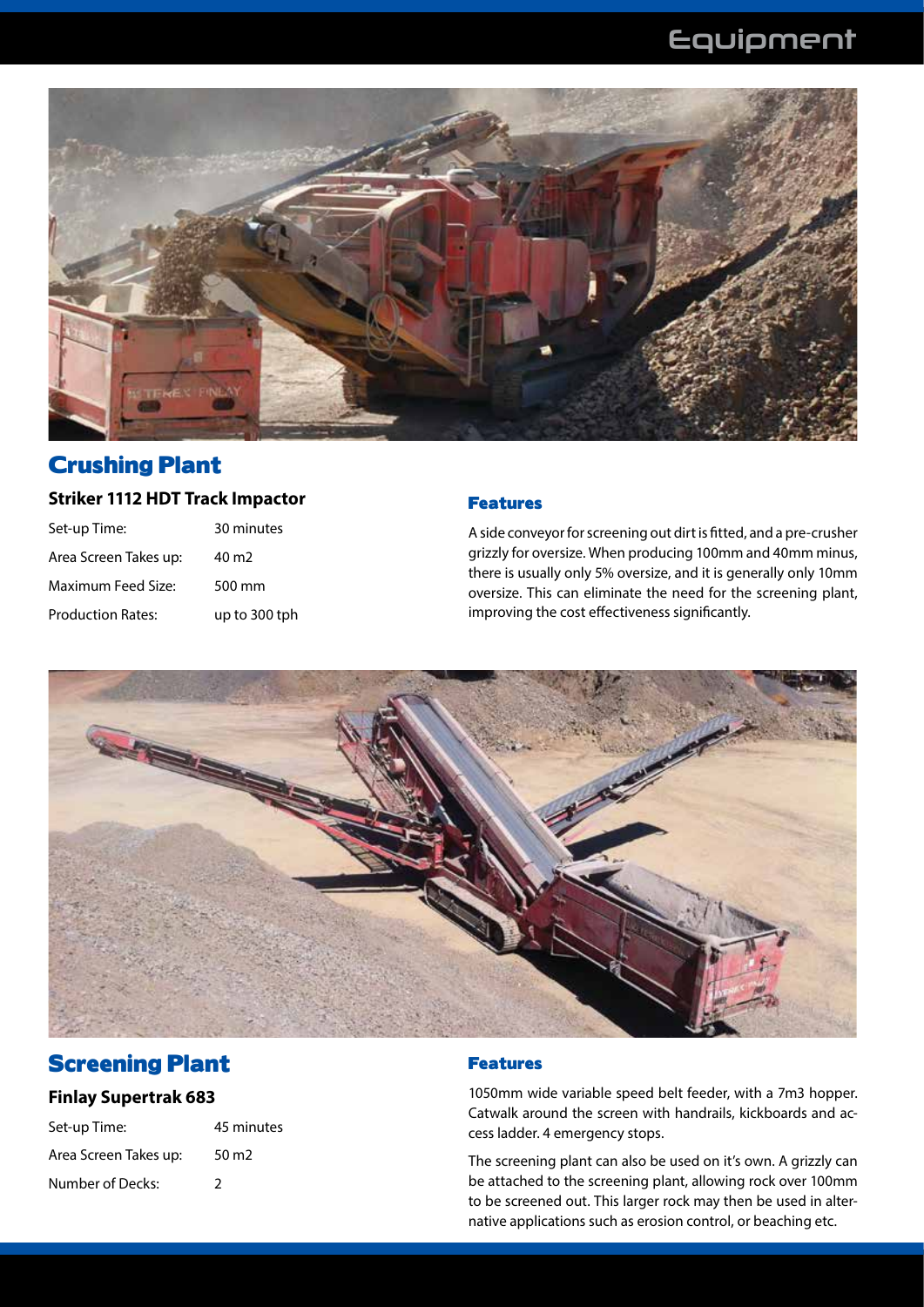

### Screening Plant

### **Powerscreen® Chieftain 2100X**

Set-up Time: 30 minutes Area Screen Takes up: 50 m2

### Features & Benefits

- 2 or 3 deck
- Radio controlled tipping grid
- Integrated high capacity variable speed belt feeder
- Oil bath lubricated 2 bearing screenboxes
- Hydraulic screen angle adjustment
- Hydraulic screen tensioning
- Screen walkway and access ladder
- Hydraulic folding conveyors with excellent stockpiling capacity
- Engine protection shutdown system

### **Overview**

The Powerscreen® Chieftain 2100X is designed for medium to large scale operators who require large volumes of high specification products. The Chieftain 2100X is the largest model to feature a high capacity hopper, belt feeder and radio controlled tipping grid.

Key features include a patented hydraulically folding recirculating conveyor on the 3 deck version eliminating the need for a crane on site and a 2 bearing screen with adjustable screen amplitude and hydraulic screen angle adjustment.

User benefits include a quick set-up time (typically under 30 minutes) with hydraulically folding conveyors and track mobility, class leading stockpile discharge heights and a drop down tail conveyor to aid screen media changes.

## Other Equipment

#### **Trucks**

A key part of the service we offer is the ability to not only produce the product but deliver it as well. We have our own trucks and a close network of reliable sub-contractors to allow us to scale the job to suit you. The choice to utilise sub-contractors for the larger jobs means we do not have to carry the capital cost during the smaller operations, and can keep our rates consistently low. Our network of trucks have experience in a wide range of operation types, from highway work to steep grade bush road construction.

The choice between Truck and trailer, or truck only is of course always available.

4 x Mack Ridged Tipper - 10m2 Basaloid body

- Trailer 12m3 Basaloid body

#### **Cartage Rates:**

Cartage rates will be influenced by a range of factors such as:

The lead length

The road surface – gravel type/ sealed

The road grade

Use of a truck and trailer, or truck only

The type of product carted

Fuel makes up a significant proportion of the cartage cost. Rates will be indexed according to an agreed benchmark fuel price.

### Loader

Caterpillar 980 Caterpillar 972

**Excavator** 

**Dozer** Caterpillar D7 Caterpillar D9

### Articulated Dump Trucks

Caterpillar 329D. Caterpillar 336DL Volvo 25 tonne x 2 Volvo 35 tonne x 2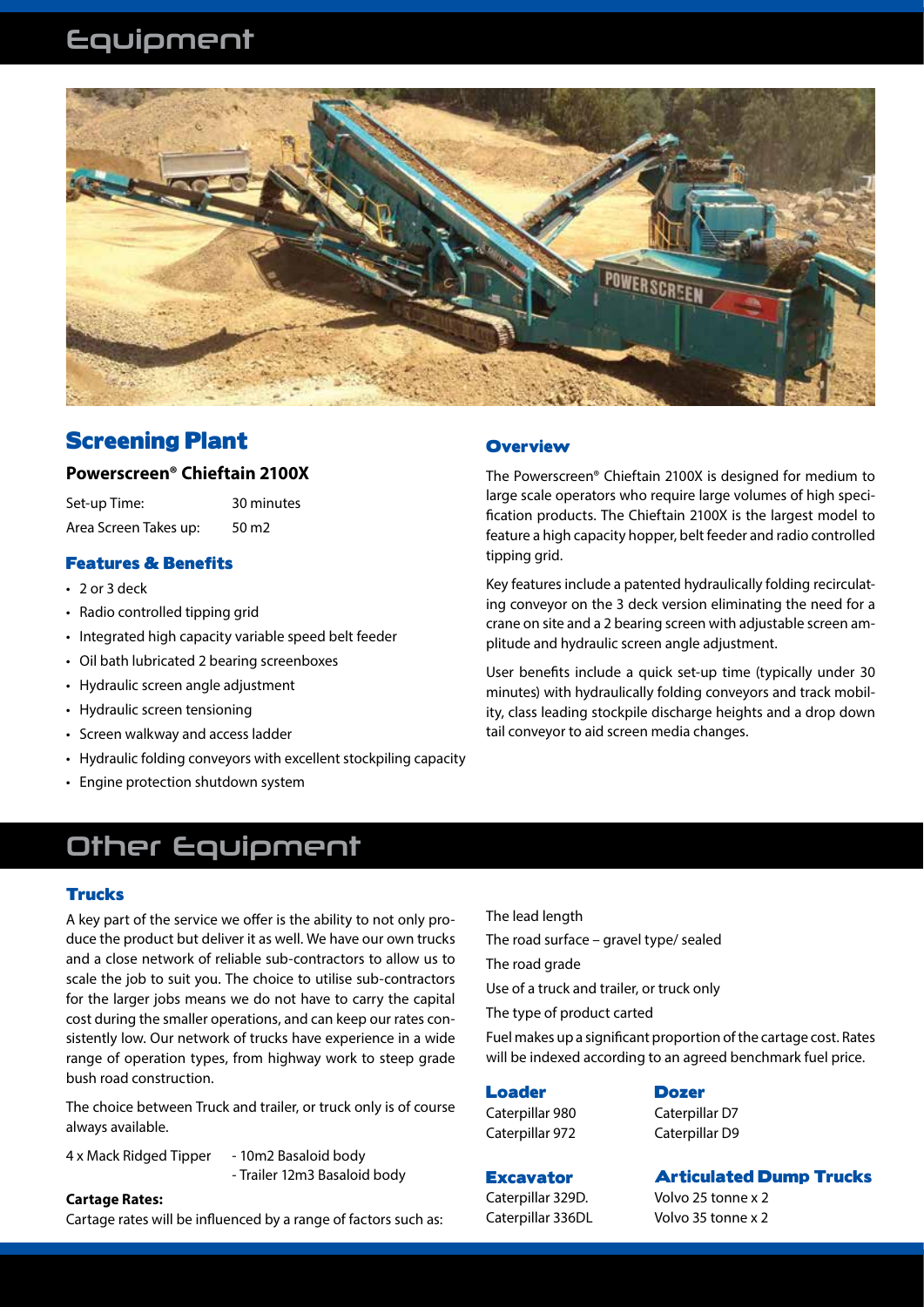### Operation of the Crushing and Screening Plant

### Production

The high production rates of our equipment, allows significant quantities of product to be produced in relatively short periods of time. The production rates will also depend on the nature of the product to be fed into the crusher. The more effective the blast/ or ripping operation has been, the higher the production rates we can deliver.

#### Product Characteristics

The product produced from our range of crushers is perfectly suited to the construction of road surfaces to be travelled by tyred vehicles.

#### Products Capable of being produced

100mm Minus 80mm Minus 60mm Minus 40mm Minus 30mm Minus 20mm Minus 14mm Minus 10mm Minus 7mm Minus

60-100mm Aggregates 40-60mm Aggregates 20-40mm Aggregates 14-20mm Aggregates 10-14mm Aggregates 7-10mm Aggregates

These are only a list of commonly requested products. We will tailor the products produced to fit the needs of your operation.

This can occur through use of different screens, alternative crushing equipment if required, or mixing of products following crushing and screening.

### Measurement

There are a range of options relating to measurement, with certified scales on the loaders and crusher or the option of using accredited quantity surveyors. We are happy to work in with our clients to agree an approach to accurate measurement that best suits their situation.

### **Reliability**

In the past, crushing equipment has tended to be quite old and subject to inconsistent production and unreliability. Our modern crushing plant and screening equipment has proven reliability and consistency of product quality and quantity for our customers. The ability to rely on its productivity allows us to provide greater flexibility and responsiveness to your requirements.

### Site Set-up

The way the rock is presented for crushing can have a significant impact on the efficiency of the operation. If you will be undertaking this aspect of the operation, we will be happy to discuss how the rock can best be presented to maximise efficiency of crushing and therefore minimise cost.

#### Set-up Area

A great characteristic of our plant is the incredibly small area required to set-up the equipment. For instance the Impact Crusher and screening plant together take up only 90m2. This factor allows us to work in pits that are small, and also in larger pits that do not have the room, due to benches, and or stockpiles. This also allows us to generate and store larger stockpiles of rock, than is possible with fixed type or physically larger operations.

#### Set-up Time

The ability to set-up the crushing and screening plant in less than a couple of hours, means we can be more responsive to your needs and requirements on shorter notice. This also contributes to our ability to provide you with such a competitive rate.

### Size of the Crushing Job

The productivity and manoeuvrability of our equipment makes smaller jobs possible and cost effective. We will consider jobs of all sizes and offer great savings for larger volumes.